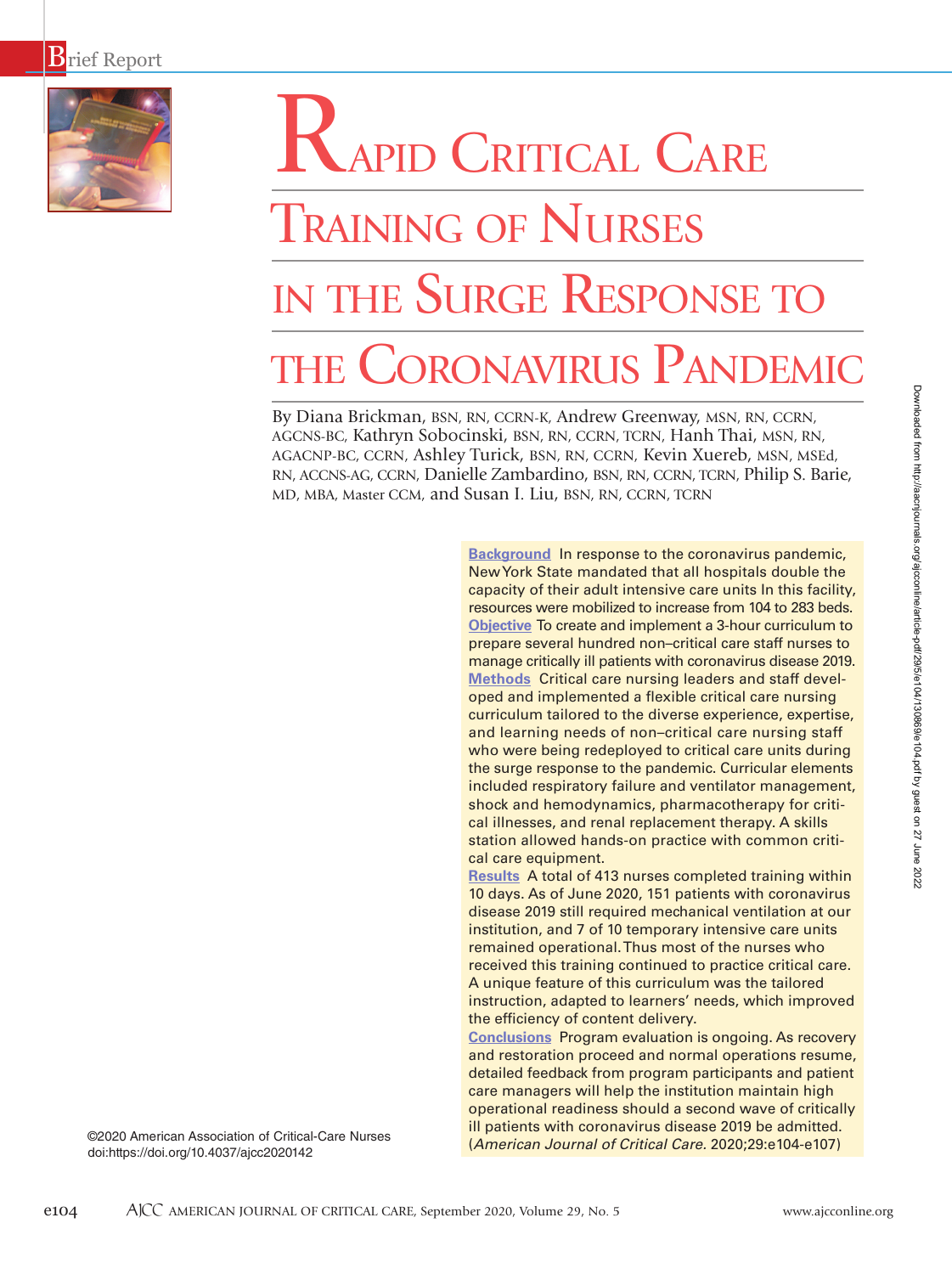S ince the first confirmed case of coronavirus disease 2019 (COVID-19) in New York State, new cases have increased exponentially, particularly in New York City, where epidemiologists projected that the health care system would be overwhelmed. In response, New York State mandated that all hospitals double the bed capacity within their adult intensive care units (ICUs).

Our facility mobilized physical and human resources to increase capacity from 104 to 283 beds. Operating rooms, recovery areas, and medical/surgical units were transformed into ICUs within days.<sup>1</sup> With this expansion, we realized that a sudden, massive influx of critically ill patients would necessarily transform how we communicate and deliver critical care.<sup>2</sup> Here we describe the process by which we transformed available nursing resources in order to care for a high volume of patients with COVID-19. Other institutions can adapt this process when facing similar challenges.

As the institution mobilized, expanding nursing resources became a priority. To fulfill new ICU requirements, we needed almost double the 358 full-timeequivalent nurses in the standard table of organization to ensure that we could maintain nurse to patient ratios. Thus nurses who do not typically manage critical illnesses were redeployed to supplement ICU staffing.

Because providers acquire competency through experiential learning, nursing leaders tasked clinical program coordinators, nurse specialists, and ICU nurses to create and implement a condensed program comprising didactics and supervised bedside practice in order to prepare individuals to participate in critical care nursing practice.3 In less than 24 hours, we developed a 3-hour curriculum that included cardiac, pulmonary, and renal pathophysiology; care paradigms; and therapies and procedures anticipated

### **About the Authors**

**Diana Brickman** is a cardiac clinical program coordinator, **Andrew Greenway** is a clinical nurse specialist, **Kathryn Sobocinski, Ashley Turick,** and **Danielle Zambardino** are nurses in the surgical intensive care unit, **Hanh Thai** is a nurse practitioner, **Kevin Xuereb** is a clinical nurse manager, and **Susan I. Liu** is a nurse clinician in the surgical intensive care unit, Department of Nursing, New York-Presbyterian Hospital/Weill Cornell Medical Center, New York, New York. **Philip S. Barie** is a professor, Division of Trauma, Burns, Acute and Critical Care, Department of Surgery, and Division of Medical Ethics, Department of Medicine, Weill Cornell Medicine, New York, New York.

**Corresponding author:** Susan I. Liu, BSN, RN, CCRN, TCRN, Department of Nursing, New York-Presbyterian Hospital/ Weill Cornell Medical Center, 525 E 68th St, Box 137, L706, New York, NY 10065 (email: sul9025@nyp.org).

for use when managing patients with COVID-19. Here we describe the development and implementation of this educational intervention.

## **Methods**

Expedited instruction needed to be thorough and effective while adhering to social distancing guidelines; we selected learning environments accordingly. Nurses from various locations such as pediatric ICUs, adult step-down units, and procedural areas, and advanced

practitioners such as certified registered nurse anesthetists, were grouped on the basis of learning needs and experience; we tailored course content accordingly. During scheduled work hours, each group of up to 30 nurses, in subgroups of 10, rotated through a 3-hour

# be thorough and<br>
ancing guidelines;<br>
ccordingly. Nurses<br>
atric ICUs, adult<br>
as, and advanced<br> **In less than 24 hours,**<br> **We developed a**<br> **3-hour critical care<br>
nursing curriculum.**<br> **ings, afternoons,**<br>
ation of more<br>
the we developed a 3-hour critical care nursing curriculum.

curriculum consisting of 3 modules (~1 hour each). Scheduling the course during mornings, afternoons, and at midnight facilitated the education of more than 60 nurses each day. Matriculants immediately applied the knowledge they acquired from the curriculum, as they entered ICU practice supervised by critical care nursing staff.

We chose curricular topics on the basis of preliminary observations of COVID-19 critical illness, its complications, and anticipated patient needs. Acute respiratory distress syndrome, shock, and acute kidney injury, being the most prevalent complications, were weighted more heavily. We reviewed topics with the hospital's command center and with ICU nursing and medical teams throughout New York-Presbyterian/ Weill Cornell Medical Center who were already beginning to provide care for these patients.

Clinical nurse specialists from the burn and surgical/trauma ICUs provided instruction on respiratory failure and ventilator management in patients with acute respiratory distress syndrome. They demonstrated various modes on a Puritan Bennett 840 ventilator with bilevel and tracking software (Medtronic, Inc). At a second station, ICU nurses described pathophysiologic states common in patients in the ICU, including shock and hemodynamics; reviewed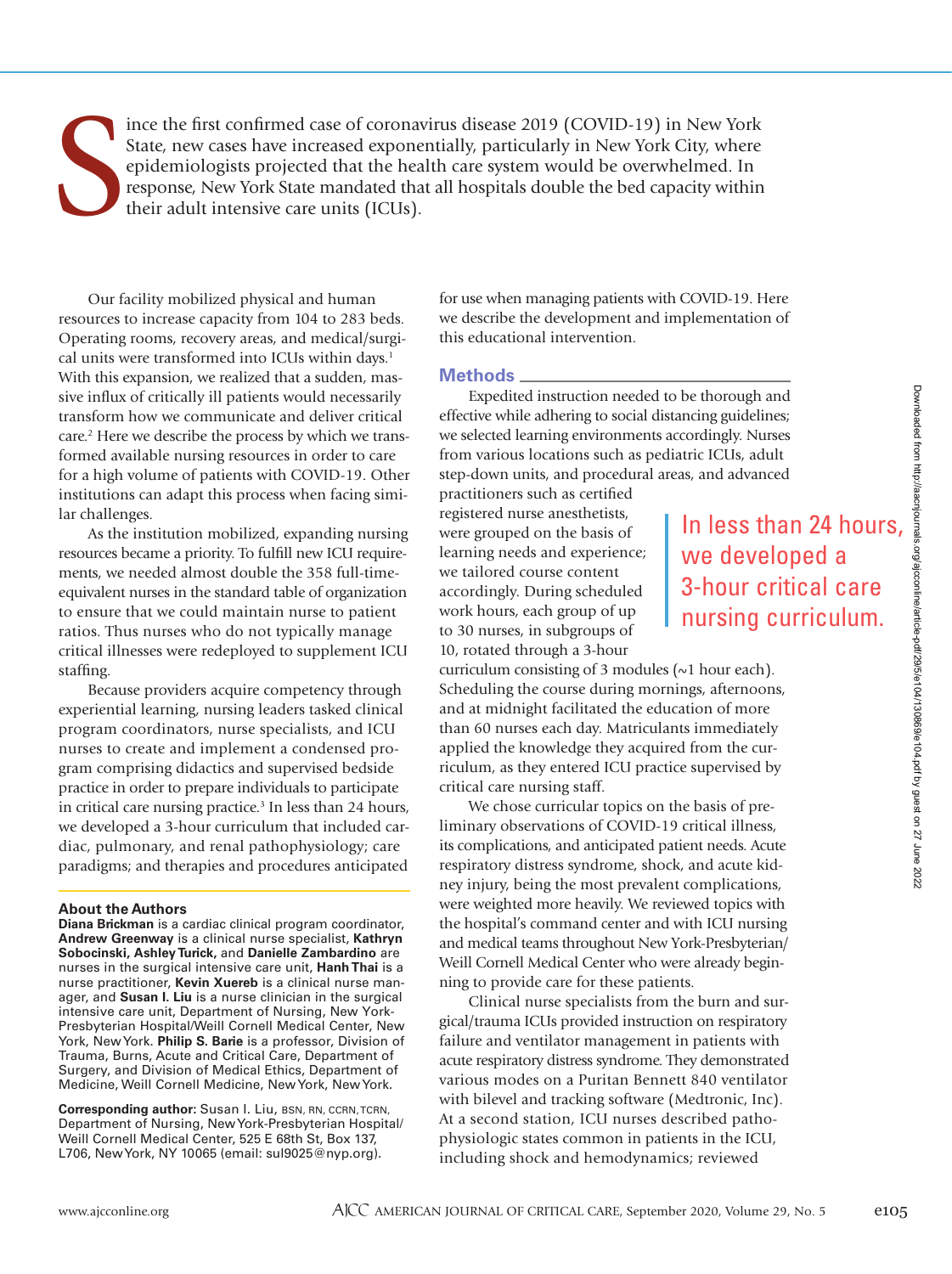

**Figure 1** Participants' years of nursing experience, by department. Abbreviations: CRNA, certified registered nurse anesthetist; Med-surg, medical/ surgical unit; OR, operating room; PACU, postanesthesia care unit.

> pharmacotherapy used in patients with critical illness, including vasoactive agents, neuromuscular blockade, sedatives, and analgesics; and discussed how to diagnose and manage delirium. A skills station allowed hands-on practice with common critical care equipment including cardioverters/defibrillators, peripheral

# A total of 413 nurses completed the training in only 10 days.

nerve stimulators, endotracheal and thoracostomy tubes, arterial and central venous monitoring catheters, pumps for feeding and medication, and hemodynamic monitoring devices.

Intensive care unit documentation in the Sunrise electronic health record (Allscripts)

was reviewed with nurses who were unfamiliar with the software interface. Last, continuous renal replacement therapy was discussed in detail, given the high incidence of acute renal failure and shock among critically ill patients with COVID-19. A NxStage System One hemodialysis machine (NxStage Medical, Inc) was available so that participants could review the setup and initiation of the machine, common alarms on the machine, and troubleshooting of potential issues.

With the assistance of the clinical manager of the surgical ICU pharmacy, we created laminated quickreference "drip cards" based on formulary guidance for titratable continuous infusions. They specified available concentrations, peripheral versus central administration, bolus dosing (when applicable), and titration parameters. We designed these cards to attach to hospital identification cards. The education team also prepared educational resource binders for reference and distributed them to all authentic and temporary ICU areas. These binders included all class topics covered and all new protocols that had been created to inform the care of critically ill patients with COVID-19.

# **Results**

A total of 413 nurses completed the training within 10 days; 241 of these nurses had completed a questionnaire before receiving the instruction. Their years of experience—as a nurse, in their current position, and in the ICU—are shown in Figure 1. A unique feature of this curriculum was its ability to be adapted to the needs of the learners in each group, which improved the efficiency of content delivery (Figure 2). For example, certified registered nurse anesthetists required less emphasis on pharmacotherapy but more focus on ICU documentation than did other groups (as anesthesia records are maintained in a separate documentation program).

| <b>Learning group</b> | <b>Ventilator</b><br>management | <b>Medications</b><br>and infusions | <b>CRRT</b> | <b>Documentation</b>                      | <b>Hemodynamics</b><br>and shock | <b>Critical care</b><br>skills training |
|-----------------------|---------------------------------|-------------------------------------|-------------|-------------------------------------------|----------------------------------|-----------------------------------------|
| <b>CRNA</b>           |                                 |                                     |             | 66                                        |                                  |                                         |
| Med-surg              |                                 |                                     |             |                                           |                                  |                                         |
| <b>PACU</b>           |                                 |                                     |             |                                           |                                  |                                         |
| Procedure areas       |                                 |                                     |             |                                           |                                  |                                         |
| Step-down unit        |                                 |                                     |             |                                           |                                  |                                         |
| <b>OR</b>             |                                 |                                     |             |                                           | $\mathbf{Y}$                     |                                         |
|                       | O Not required                  | Abbreviated curriculum              |             | • Full curriculum • • Extended curriculum |                                  |                                         |

**Figure 2** Curriculum adaptations for various nurse learning groups. Note that the black circle does not represent 1 hour. Abbreviations: CRNA, certified registered nurse anesthetist; CRRT, continuous renal replacement therapy; Med-surg, medical/surgical unit; OR, operating room; PACU, postanesthesia care unit.